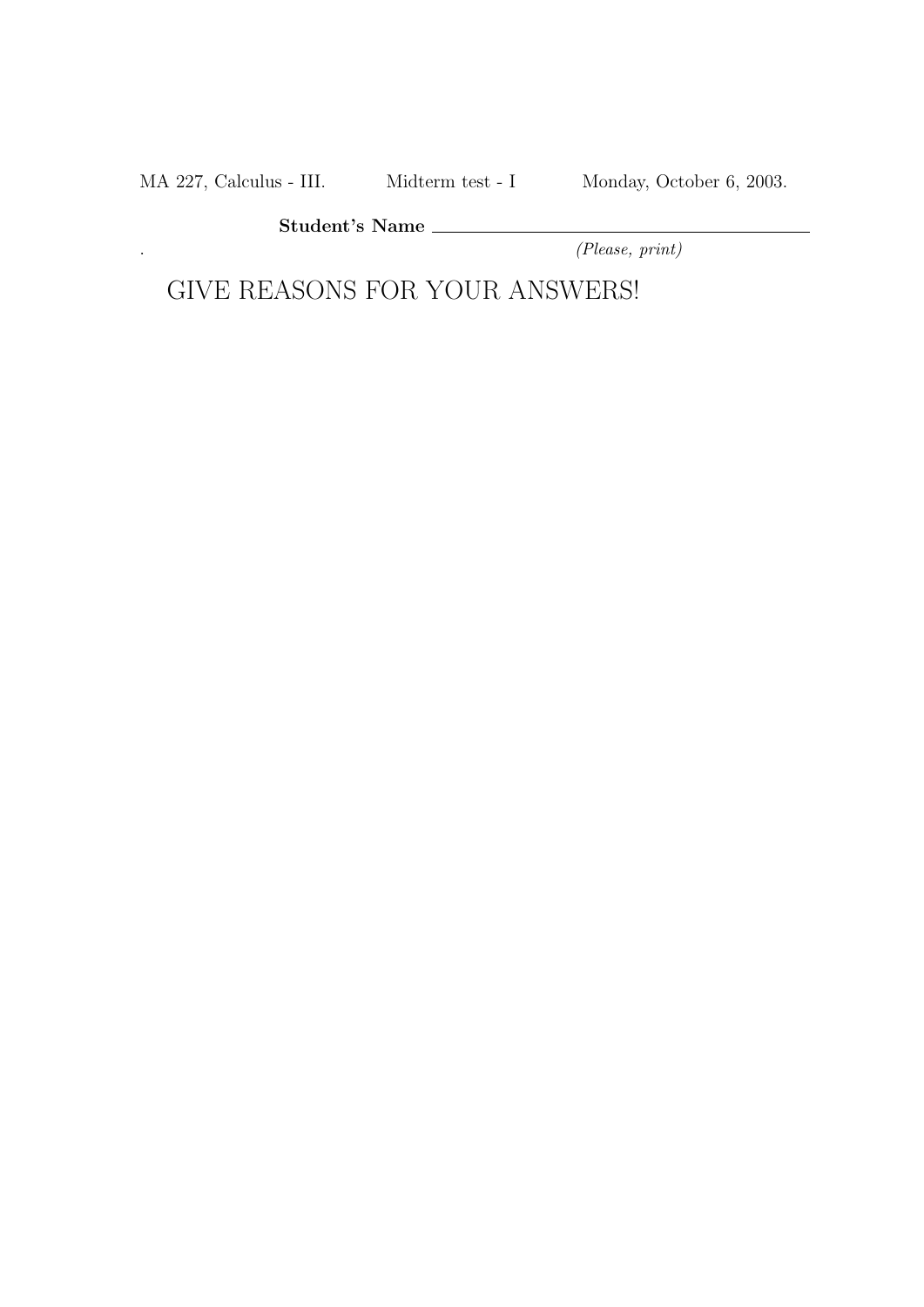TEST 1:

HW:

## The Final Grade for TEST 1:

———————————————

I. (15%) A helix is described by the equation

 $\vec{r}(t) = (4 \sin t, 4 \cos t, 3t).$ 

- a) Find  $\vec{r}^{\prime}(t)$  and  $\vec{r}^{\prime\prime}(t)$ .
- b) Find the length of the curve when  $0 \le t \le \pi$ .
- c) Find the curvature at the point  $t = 0$ .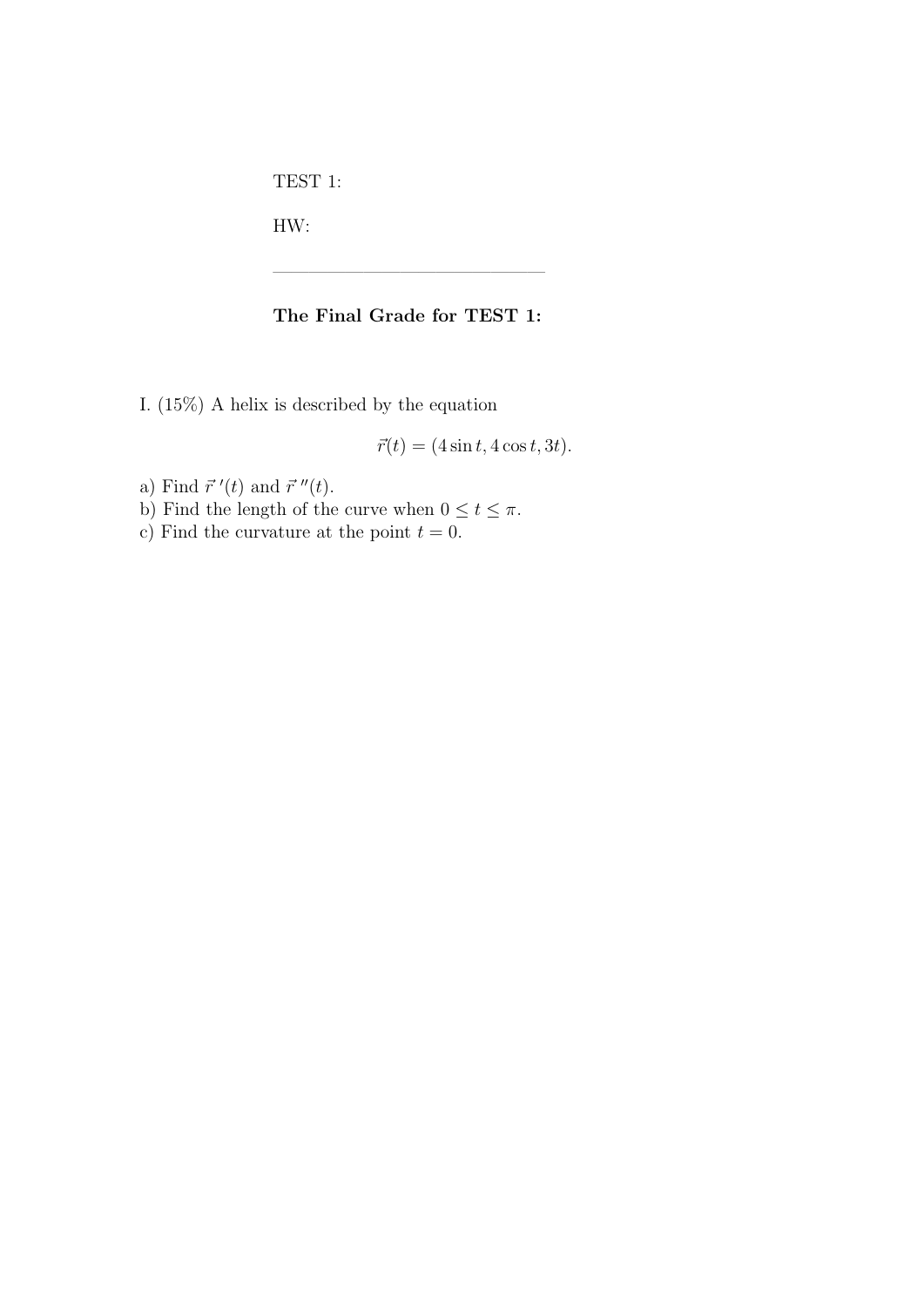II. (15%) A helix is described by the equation

$$
\vec{r}(t) = (4\sin t, 4\cos t, 3t).
$$

- a) Find the tangent vector  $\vec{T}$  at the point  $t = 0$ .
- b) Find the normal vector  $\vec{N}$  at the point  $t = 0$ .
- c) Find the binormal vector  $\vec{B}$  at the point  $t = 0$ .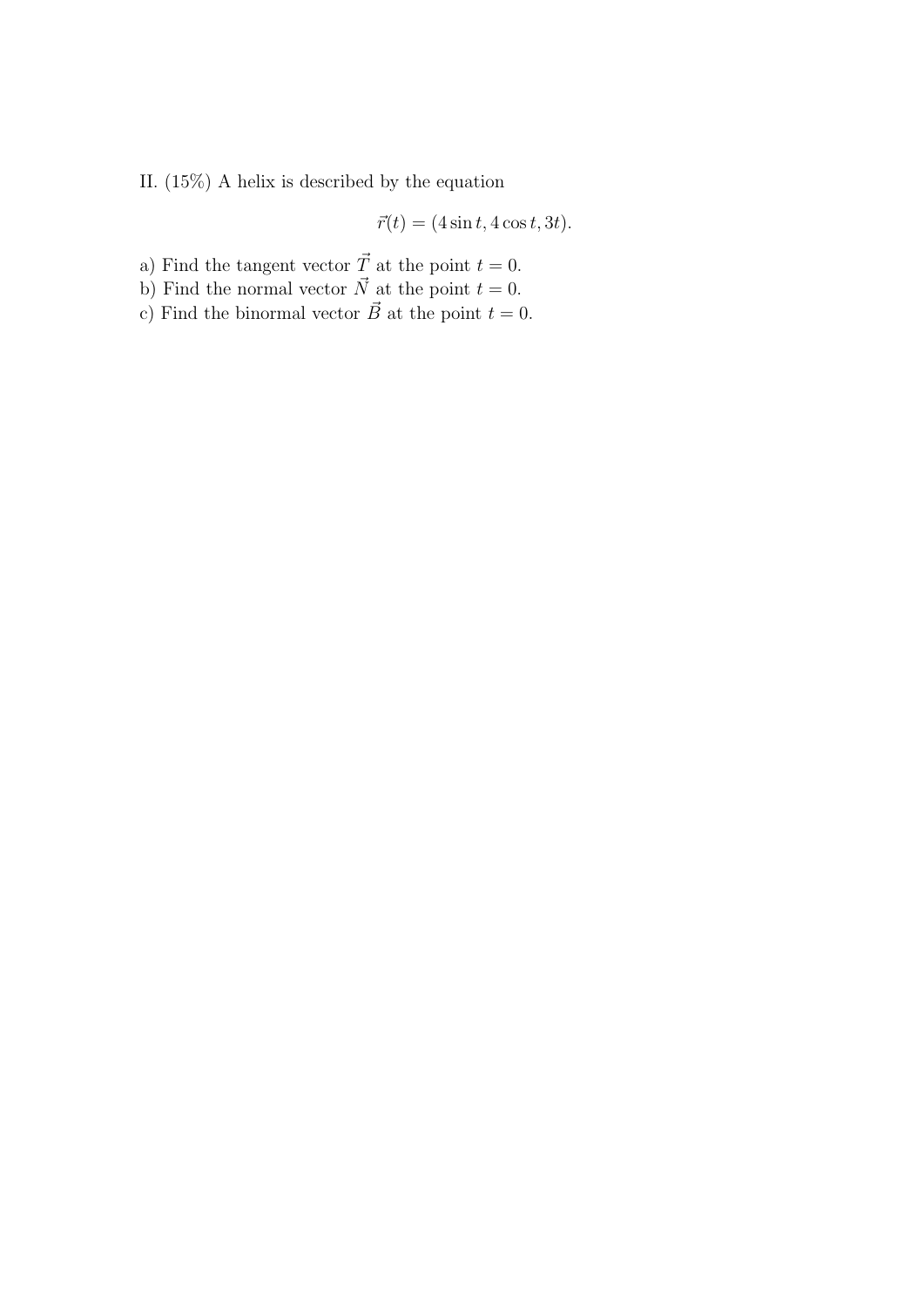III. (15%) A helix is described by the equation

$$
\vec{r}(t) = (4\sin t, 4\cos t, 3t).
$$

a) Find the equation of the normal plane at  $t = 0$ .

b) Find the equation of the osculating plane at the point  $t = 0$ .

c) Find the angle between the helix and the line  $\vec{r}(s) = (s, s + 4, -s)$  at the point  $(0, 4, 0).$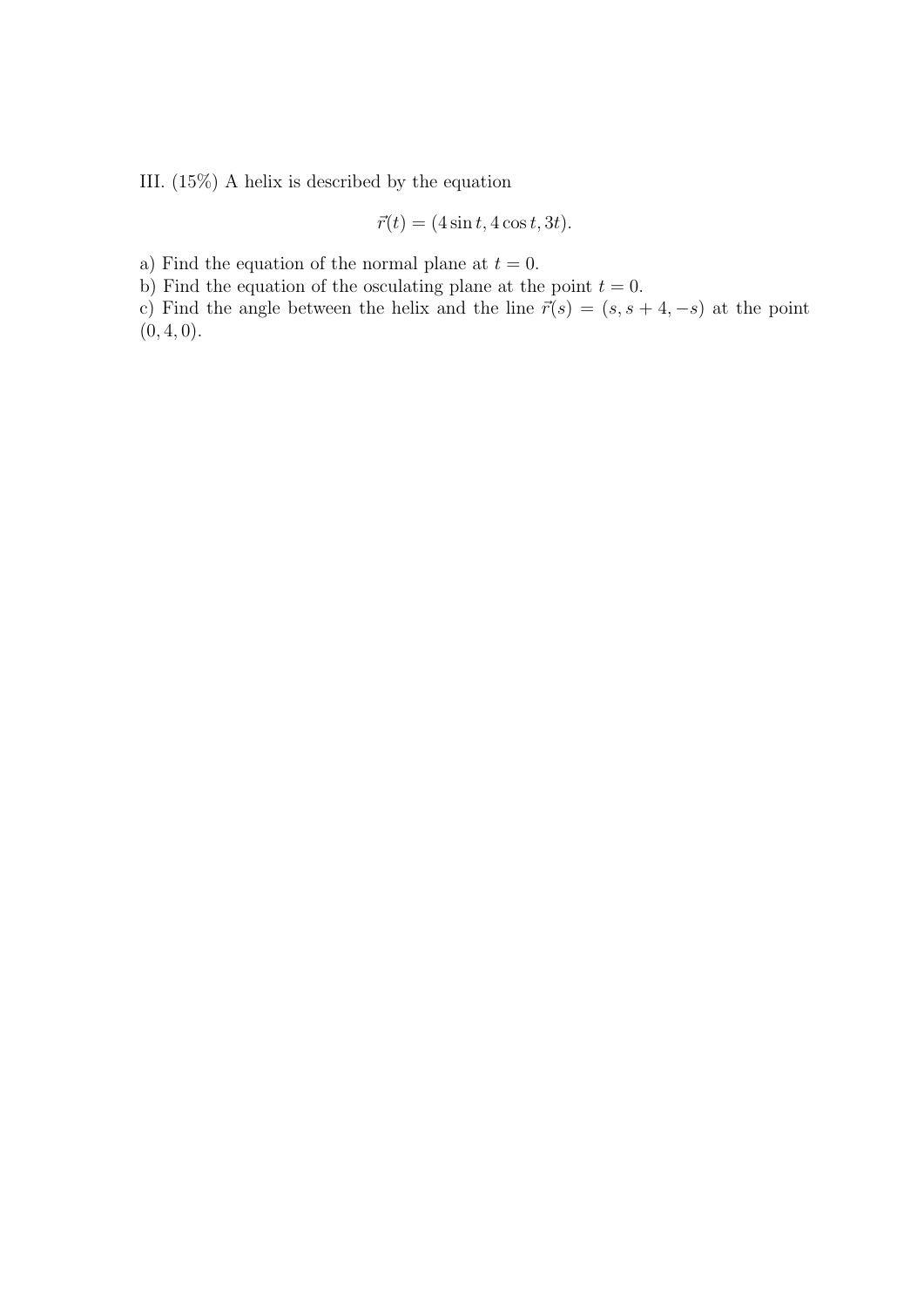IV. (15 %) The motion of the particle is described by the equation

$$
\vec{r}(t) = (4\sin t, 4\cos t, 3t).
$$

- a) Find the velocity and the acceleration as functions of time.
- b) Find the speed at  $t = 0$ .
- c) Find the tangential and normal component of acceleration at  $t = 0$ .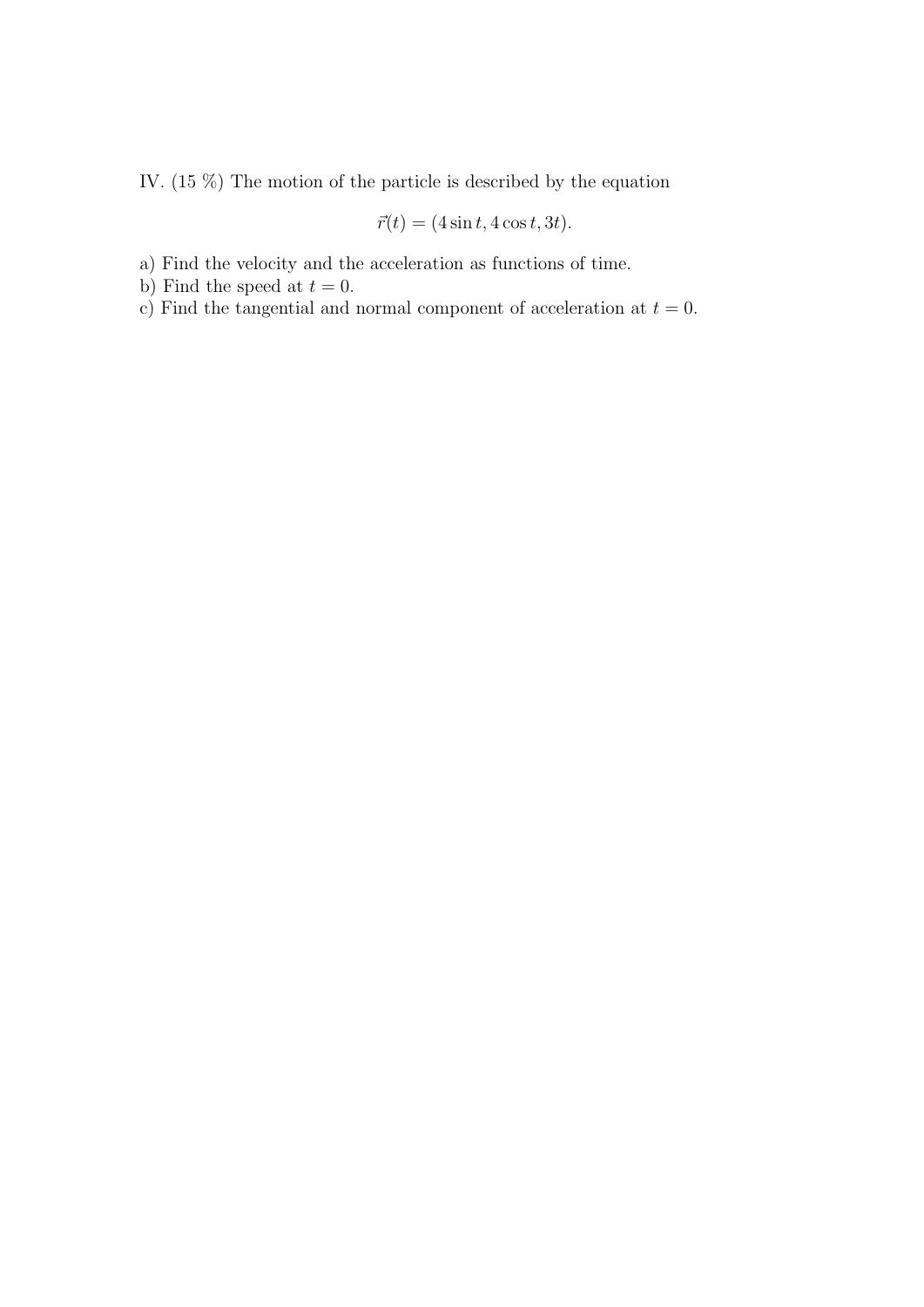V. (10%) Find the integral  $\int_0^1 (5\vec{i} - 2t\vec{j} + t^2\vec{k})dt$ .

VI. (10%) Let  $f(x,y) = x^2 + 3yx^3$ . Find  $f_x f_y, f_{xx}, f_{yy}, f_{xy}$ .